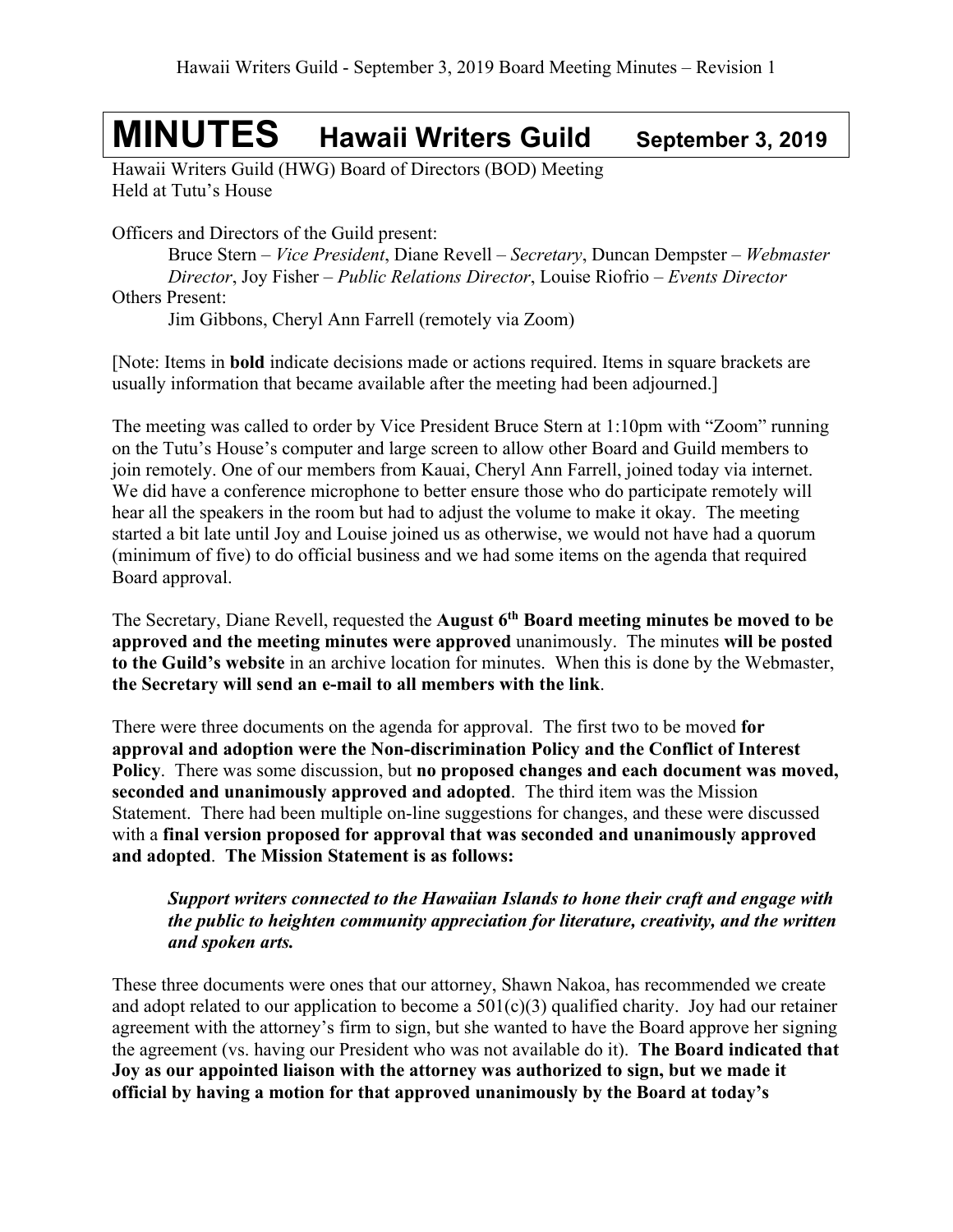**meeting**. Joy would need to send our \$1300 check along with the agreement. As Bob was not in attendance, Duncan agreed to collect the check from Bob later in the week when he had a trip to Hilo planned that would take him near Bob's home in Hakalau. He will then give the check to Joy to mail in with the signed retainer agreement. **Joy provided a copy of the signed agreement to the Secretary for our records. Joy will mail a copy of the Mission Statement, Non-discrimination Policy, and Conflict of Interest Policy documents to Shawn Nakoa with the retainer agreement and check**. These documents will also be provided to Duncan to post to our website in the Bylaws area of the Guild Business page. They are provided as Attachments 3, 4 and 5 to these minutes.

Diane indicated a **change of one addition in the membership total count since our August Board meeting**; currently **57 active members. The increase was from a lapsed member who rejoined. We also had 2 pending members, but they will be dropped as neither have ever paid their dues**. (Dues were pending as of February 19<sup>th</sup> for Steven Donovan and as of May 10th for Janet Oakley.) We also had **six members with delinquent dues in suspension territory (2 to 3 months delinquent), two more than last month; [we are now at five in suspension territory as one paid their dues shortly after our meeting and another indicated payment coming and if so, it would reduce to four]**.

**Treasurer**, **Bob Lupo, was unable to attend, but had provided via e-mail the HWG Treasurer's Log for August 1 to 30, 2019 with current bank balance and recent income/expenditures (Attachment 1)**. This included the payment of dues via check and PayPal owed by six members, payments for three t-shirts, and the expenses to cover the July pop-up bookstore events at the Waimea Farmers Market (Pukalani Stables area), as well as the monthly bank fee for our checking account. A \$300 donation to the  $501(c)(3)$  legal fund was received. This left **our bank balance at \$3,185.31 with \$1900 of that reserved for work to make us an official 501(c)(3) qualified charity, so \$1,285.31 for Guild operations**.

**An attorney retainer fee payment of \$ 1300 will be made in the next week from the legal fund**. That will leave \$600 in the fund, but by the time our IRS 1023 forms are submitted to be a qualified charity we will owe \$1000 to the attorney, likely late in 2019. So, we will need to raise \$400 more.

#### Committee Reports:

**Duncan, our Webmaster worked with Jada Rufo to have her try out the blog as a chat option on our Guild website, but it became evident that our website application (Weebly) was not suitable**. Jada was going to be the moderator for the chat group and had posted a vendor photo from our pop-up bookstore, but any replies always went to Duncan with no way to automatically redirect them to Jada. **Now the plan is to look for a different, more suitable chat application that is not too expensive.** (Guild had planned to use a Google Group option until their pricing structure changed and made it too expensive).

There was **a pending request to the Guild via our website that Duncan passed to the Board. A person from Liberia who wants to start a group there to encourage the writing of children's books requested use of parts of the Guild's Constitution and Bylaws for their**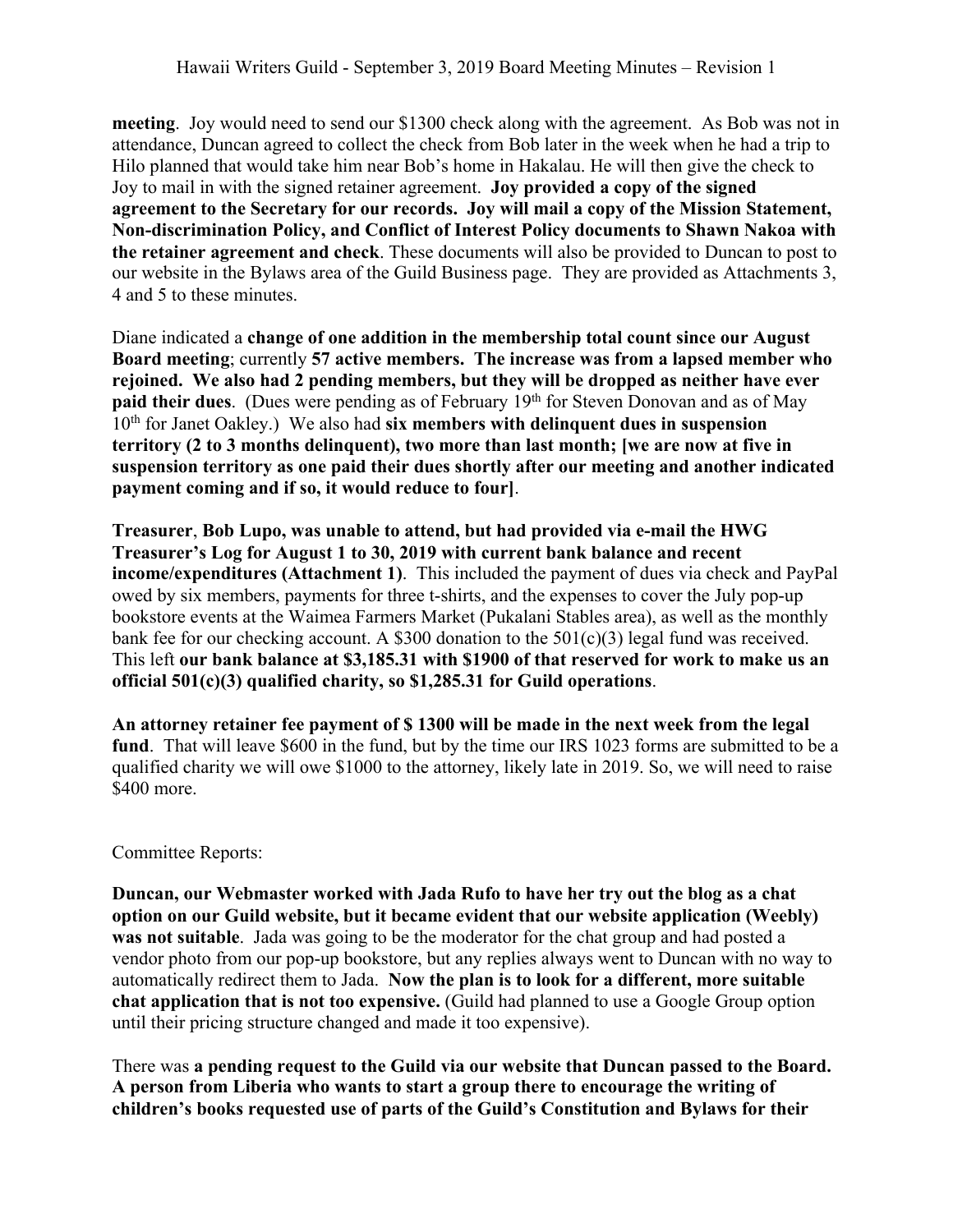**equivalent document**. It was noted the Bylaws currently posted is the previous version to our latest Bylaws. The **Board agreed it would be okay to allow the person to use parts of the document as long as their document is made to be obviously for a different group than our Guild**. This also was a reminder for **the posted Bylaws on our website to be updated to the current version and to also post the filed Articles of Incorporation**. Diane had mailed these to Duncan for posting, but it was when it turns out he was in the hospital and so he requested they be resent to him.

**The Public Relations Director, Joy Fisher**, reminded us the **next Writers Voices event will be on October 2nd. Joy will be away, but one of our members volunteered to be emcee on her behalf, Carol McMillan**.

The **Critique Workshop by Susanna Moore was a success** with 17 people attending. Joy has some information about it on the Guild News of the website but plans to add more. **Diane Revell had taken notes at the workshop and agreed to send them out to the full Guild membership**.

**No one had responded yet to the request for an editor for a Guild Newsletter, but Jim Gibbons was asking Joy what the job entailed and might be interested**. The ad is at the top of the Guild News page of the HWG website: https://www.hawaiiwritersguild.com/guildnews.html.

**Joy provided an overview of the fourth meeting of the committee to establish an on-line Literary Review**. The **more detailed minutes** of the meeting were previously provided to the Board by the chair of the committee, Laura Burkhart, and are **provided as Attachment 2 to**  these minutes. The next meeting of the committee will be on September 18<sup>th</sup>. Submissions for the first issue will be accepted from September 1 through November 30. The publication is still targeted for Spring of 2020. **Someone asked about copyright associated with items to be in the Literary Review. Bruce Stern indicated he has used what is called a "creative common license" in the past** and would provide a link to information on that type of license that has the author retain copyright, allows others to copy the item and redistribute it (maybe not commercially), but only if providing attribution to the author. [**Here is the link Bruce provided**: https://creativecommons.org/licenses/.]

**Louise Riofrio, Events Director,** reported on recent and upcoming events. **The most recent pop-up bookstores were held on August 17<sup>th</sup> and 31<sup>st</sup>. The one on the 31<sup>st</sup> was the most** successful to date with 5 authors present who each sold two or more books. Our next two popup bookstores to be held in Waimea will be on September  $7<sup>th</sup>$  and  $21<sup>st</sup>$ . Louise also had looked into other possible locales for pop-up bookstores. One for consideration was at the Honokaa Harvest Farmers Market and another was the Hilo Farmers Market. The one in Honokaa is on Sundays held outside while the one in Hilo is every weekday (big market days are Wed. & Sat.), under tent-top covers. The cost for Honokaa was not clear, while the cost for Hilo was between \$7-\$12 for a table. For more information on the Hilo Farmers Market see this website: http://hilofarmersmarket.com/ **We discussed trying out having a pop-up bookstore in Hilo on two Sundays, October 6th and 27th that could draw in some members closer to Hilo. There**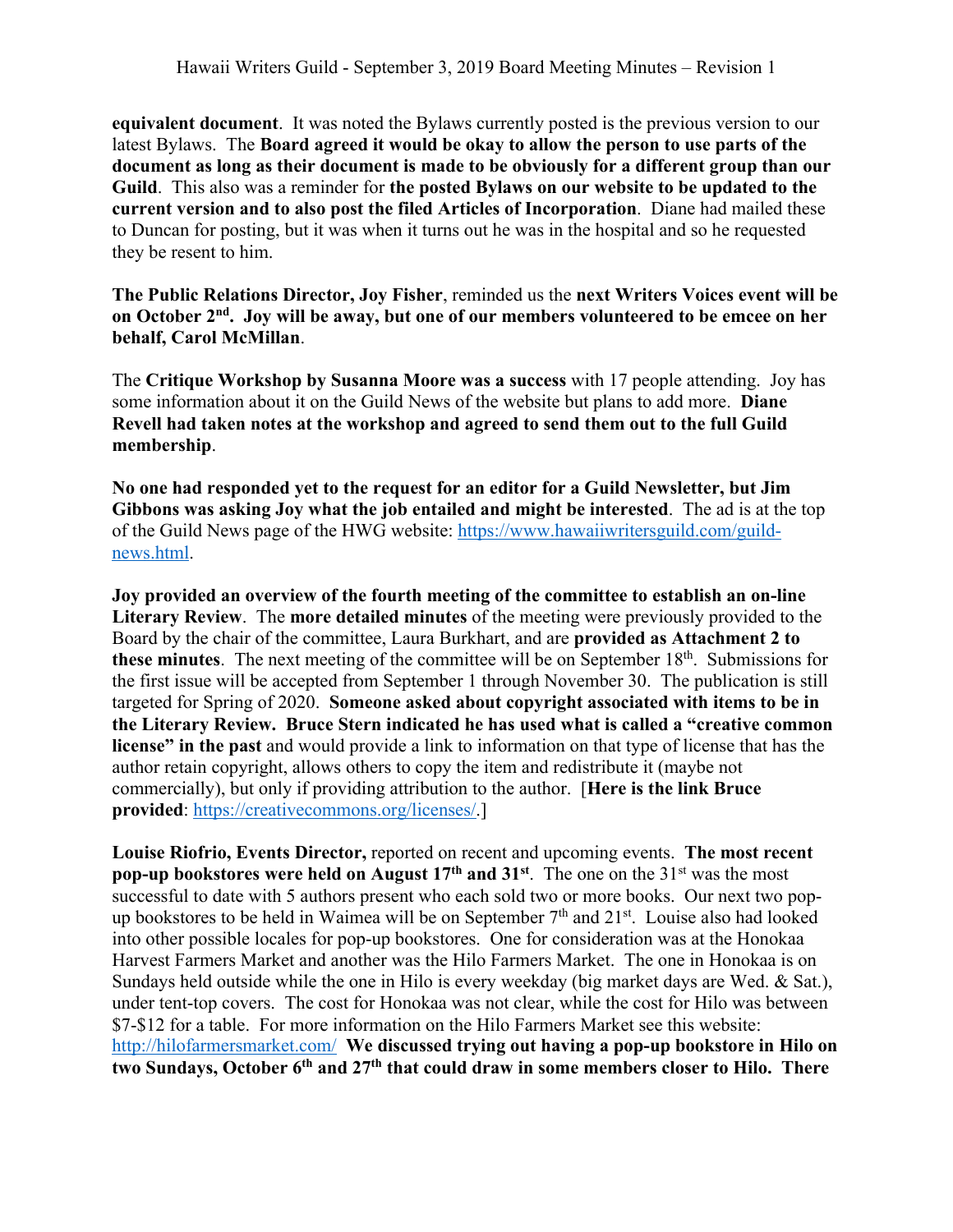**was a motion to support a trial pop-up bookstore in Hilo on those two dates and after discussion the motion passed.**

The next major event will be **Christmas Treasures and More that will be at the Marriott King Kamehameha Kona Beach Hotel on November 16th**. [There is **also a Hilton Waikoloa Ohana Craft Festival Nov. 30- Dec. 1 we may want to consider.**]

Louise mentioned an item that would be of interest to Guild members though not one of our events: a discussion at **the Honokaa Library on September 12th with author Sara Ackerman as the speaker from 5:30pm – 6:30pm. Sara will discuss her book** *Island of Sweet Pies and Soldiers* **that takes place in Honokaa and Waimea**. Several members plan to attend. For more information: https://www.librarieshawaii.org/event/hamakua-book-club-richard-powers-2-2/

**Eila, Director for North Kohala**, was unable to attend. **The next public reading at the North Kohala Library is scheduled for September 23 from 6:00pm-7:30pm** and she has the readers lined up and also has pop-up poets who will participate as she did at the previous one at North Kohala Library.

**Bryan Furer, Director for Volcano**, was not able to attend the meeting. Bryan is active in that area of the island and the most recent Volcano Writers meeting was be held on September 2nd.

Bruce Stern, Vice President, did not have any issues to raise.

Our President, Diann W. was unable to attend, but Diane R. had some information from her on the tri-fold update. Diann was waiting for the approved version of the Non-discrimination Policy (and maybe also the Mission Statement) to include in the tri-fold for the final update to send out for Board review.

The **next regular Board meeting date** was set for **Tuesday, October 1st** at 1:00pm-2:45pm at Tutu's House.

The meeting was adjourned at 2:07pm.

Respectfully submitted, Diane Revell, Secretary

Announcements:

- The **next regular Board meeting time and place: Tuesday, October 1st at 1:00pm – 2:45pm at Tutu's House** at 64-1032 Mamalahoa Hwy # 305, Waimea, HI 96743. Attendance via internet will be offered.
- **Requests for items to be added to the agenda for the next regular Board meeting** should be **sent to the President Diann Wilson and Secretary Diane Revell at their email addresses** (island.diann@gmail.com and diane.b.revell@gmail.com) 10-days prior to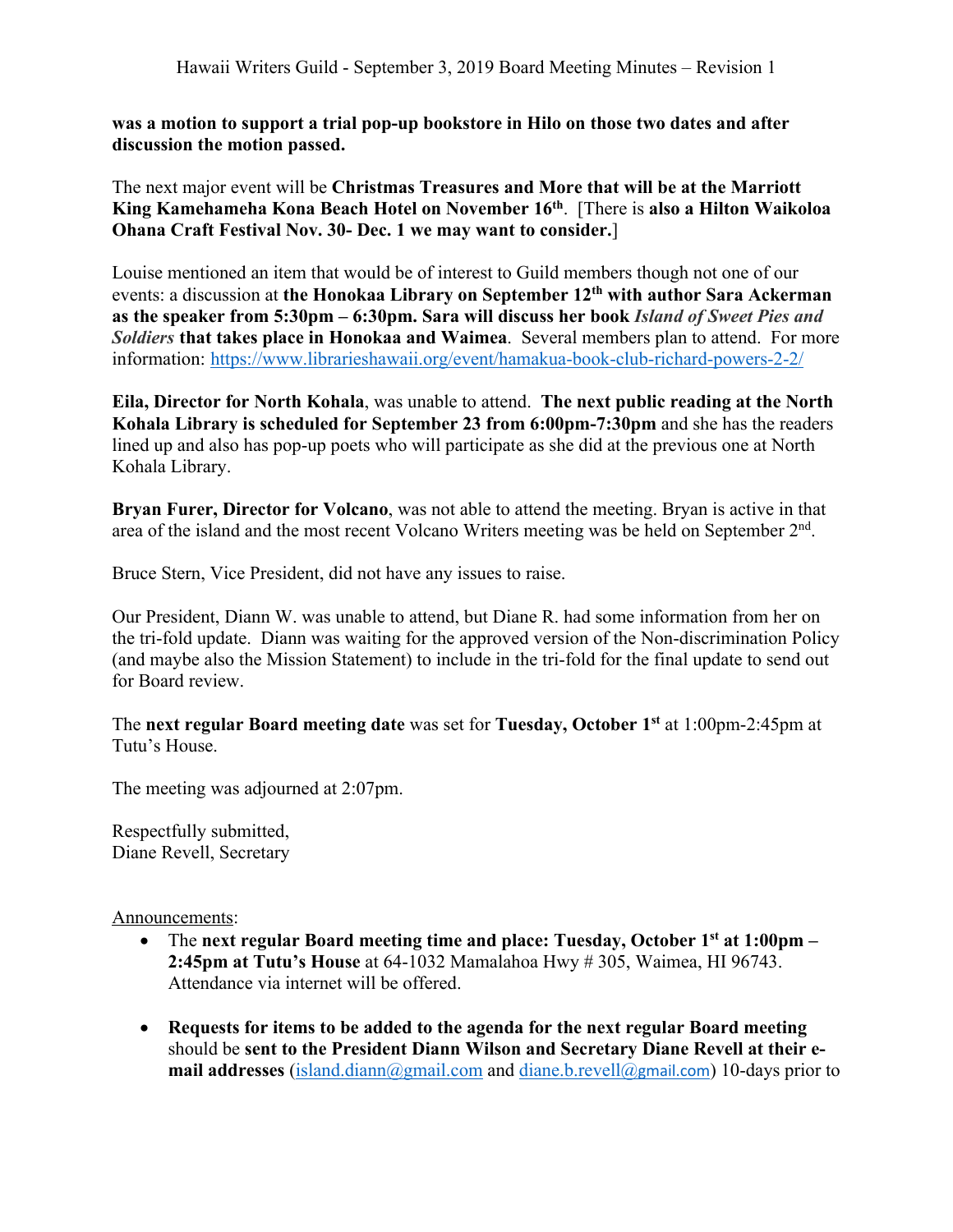the next meeting, so **by September 21st**. The **agenda will be e-mailed September 26th**, five days prior to the meeting.

- Parking Lot:
	- **a. Find a suitable, cost effective blog application to use for a HWG Chat moderated blog for all members to post comments** for an exchange of ideas. Plans to use our website application proved unworkable. **Who:** Duncan Dempster/Jada Rufo **Due Date:** October 1, 2019
	- **b. Finalize an update to our Guild tri-fold brochure.** Had been pending approval of our non-discrimination policy and mission statement to finalize. **Who:** Diann Wilson **Due Date:** Prior to October 1<sup>st</sup> Board Meeting to send to Board to review.

Attachment 1: HWG Treasurer's Log, August 1-30, 2019

- Attachment 2: Coordinating Meeting HWG Literary Review Minutes for August 9, 2019
- Attachment 3: Hawaii Writers Guild Mission Statement September 3, 2019
- Attachment 4: Hawaii Writers Guild Non-discrimination Policy September 3, 2019
- Attachment 5: Hawaii Writers Conflict of Interest Policy September 3, 2019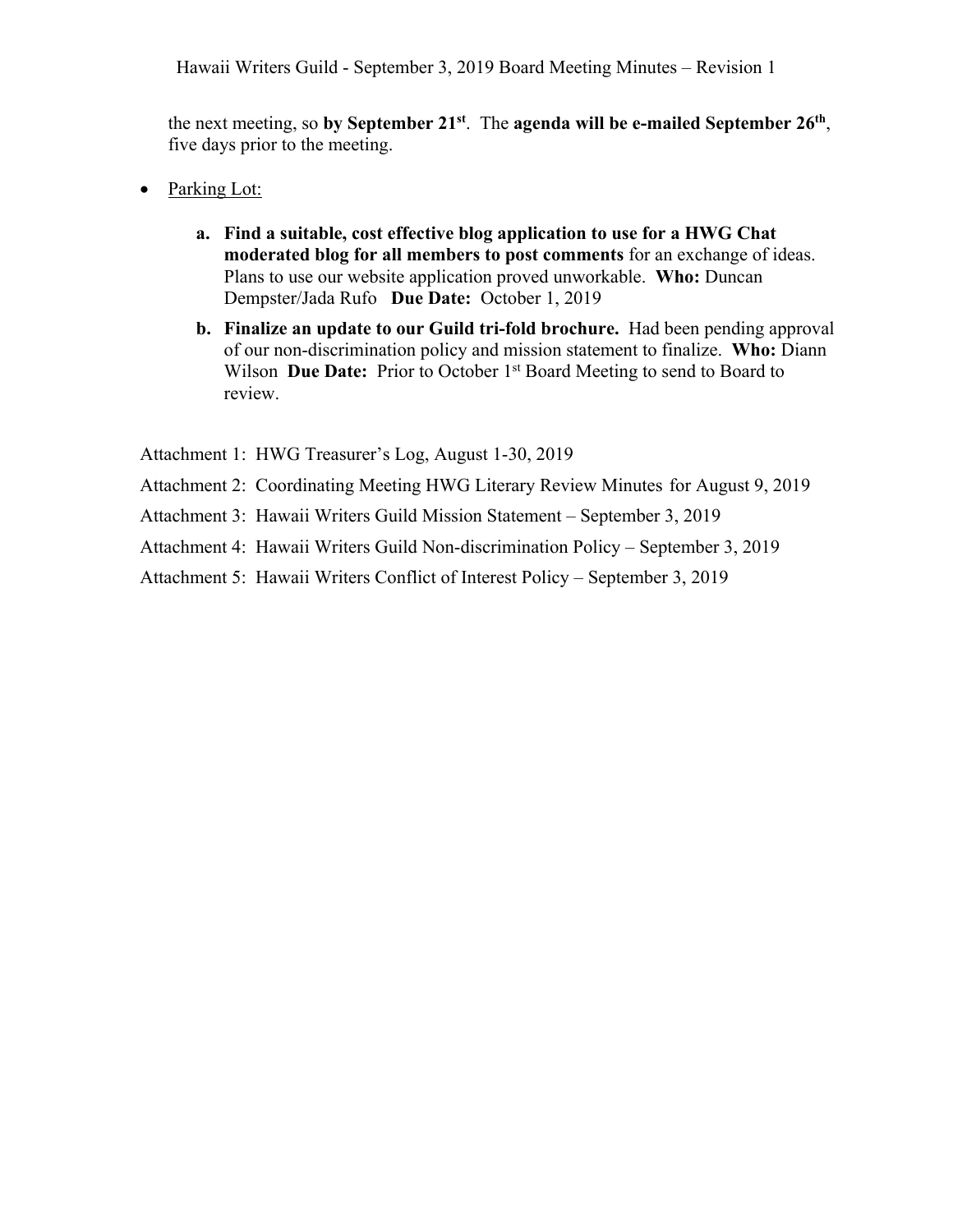## **Hawaii Writers Guild Treasurer's Log for August 2019**

| American Savings Bank Balance as of 7/31/2019<br><b>August Inflows</b> | \$2,680.29  |
|------------------------------------------------------------------------|-------------|
| Pat Bigelow dues received 7/24, deposited 8/6/19                       | 40.00       |
| Janet Carpenter-Morales dues received 7/29, deposited 8/6/19           | 40.00       |
| T-Shirt purchases, 8/6/19                                              | 10.00       |
| Helene Kim dues received, Pay Pal, 8/23/19                             | 40.00       |
| Linda Petrucelli dues received, Pay Pal, 8/24/19                       | 40.00       |
| Pay Pal Fund Balance Transfer, 8/24/19                                 | 0.02        |
| T-Shirt purchases, 8/26/19                                             | 20.00       |
| Jim Gibbons dues received 8/6, deposited 8/26/19                       | 40.00       |
| Dave Fouts dues received 8/7, deposited 8/26/19                        | 40.00       |
| 501-c-3 Donation, Diane Revell, 8/26/19                                | 300.00      |
| <b>Total August Inflows</b>                                            | 570.02      |
| <b>August Outflows</b>                                                 |             |
| Louise Riofro Pop-Up Event, Debited 8/6/19                             | $-60.00$    |
| <b>ASB Fee</b>                                                         | $-5.00$     |
| <b>Total August Outflows</b>                                           | $-65.00$    |
| Total ASB Operating Balance as of 8/30/19                              | \$3,185.31  |
| ASB Net Operating Balance as of 8/30/19                                |             |
| Total ASB Operating Balance as of 8/30/19                              | \$3,185.31  |
| Less 501-c-3 Reserve Fund as of 8/30/19                                | $-1,900.00$ |
| ASB Net Operating Balance as of 8/30/19                                | \$1,285.31  |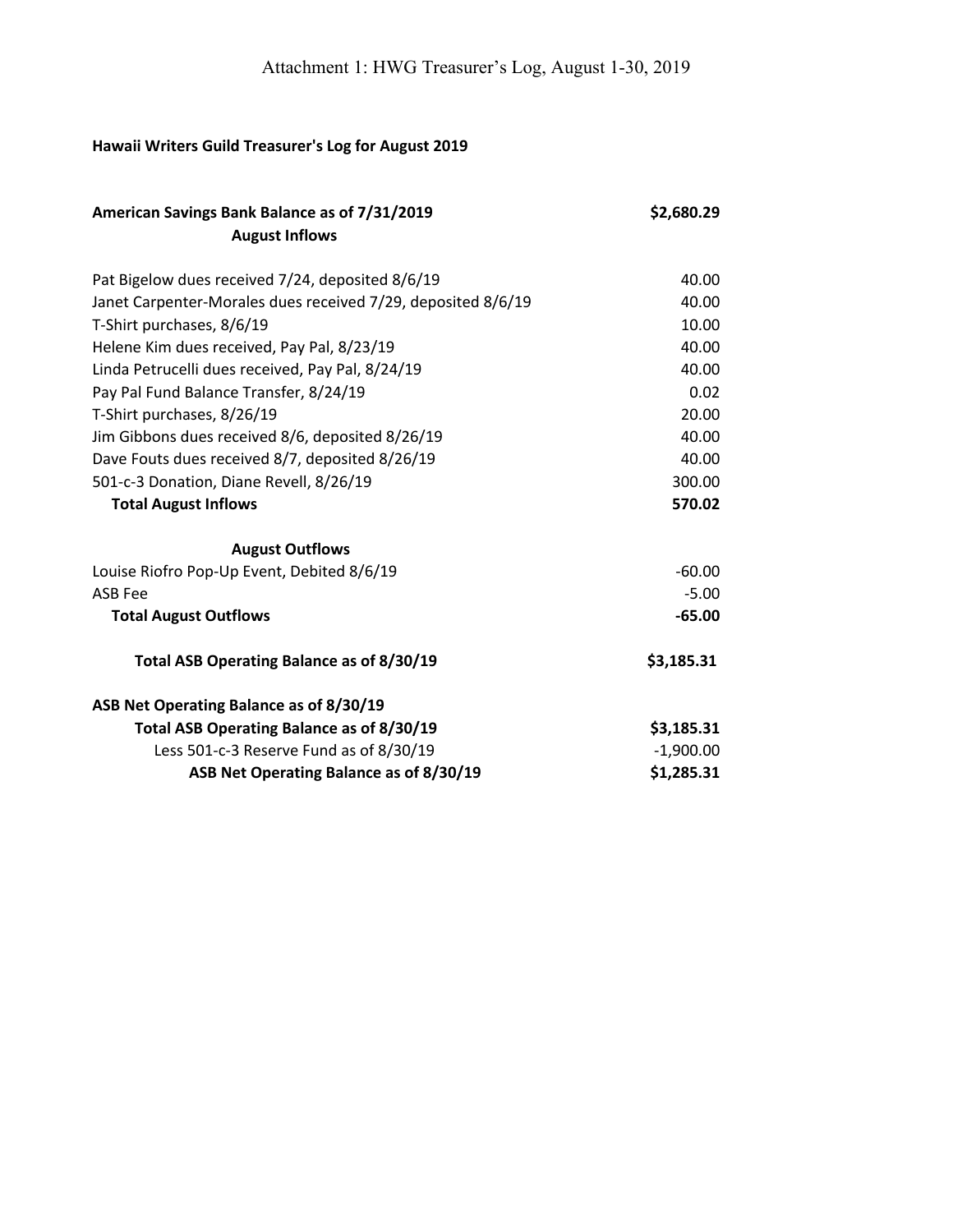Notes from Coordinating Meeting, HWG Literary Review Friday August 9, 2019, Jim's place in Waimea, 1:00-3:00

1. Submission guidelines and process

a) Committee members gave feedback on the revised version of the submission guidelines. Bob will give them another run-through and send to editors for final review. Then he'll forward to Duncan to post on the HWG website.

b) Joy will send an email to HWG members with a link to the submission guidelines. c) Laura will prepare an announcement calling for submissions and send it to Joy.

2. Editor and guidelines for drama

a) Editor TBA. Joy is following up on this.

b) Joy presented drama/dramatic monologue submission guidelines to add to the fiction, non-fiction and poetry ones.

## 3. Style guide for editors

a) After research, Michael suggested that the editors relax, and have something to fall back on if questions arise. He recommended the ones commonly used by other journals: the *Associated Press Style Guide*, and Strunk and White Elements of Style.

## 4. Format of the online review

Duncan has made a model template using Weebly. The first page will have title and author of each piece, with a couple of opening sentences followed by a link to the remainder of the work. Author bio and photo will be at the end of each piece.

5. Submission, review and publication process

a) Open submissions to HWG members only Sept 1-Nov 30.

b) Laura will forward pieces to genre editors for review and selection of recommendations.

c) The committee will meet to review recommendations of editors—middle to end of December—and choose pieces to include.

d) Publication will go live online in Spring 2020.

## 6. Future print publication

A Board member suggested the possibility that a few pieces from each issue might be included in Keola Magazine. The committee agreed, as long as copyright remains with the author, and Keola Magazine contacts the writer directly for permission.

#### 7. Name & tag line, logo

a) Name and tag line Latitudes: *Hawai`i Writers Guild Online Review* b) Logo The HWG kapa logo, refigured as a wave.

#### 8. Next meeting

Wednesday Sept 18, 1:00 pm, Jim's place in Waimea.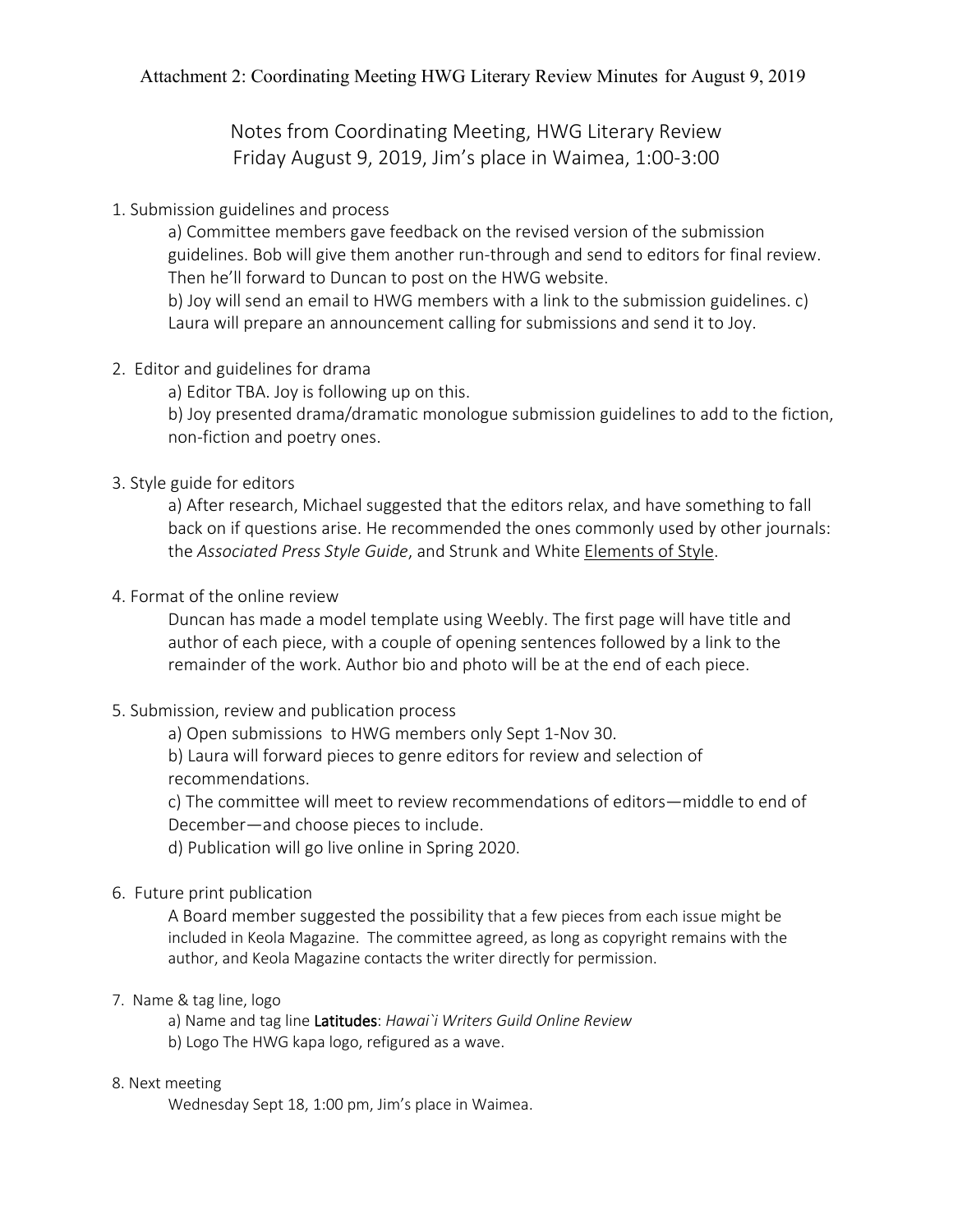Attachment 3: Hawaii Writers Guild Mission Statement - September 3, 2019

Approved and Adopted on September 3, 2019

Hawaii Writers Guild Mission Statement:

*Support writers connected to the Hawaiian Islands to hone their craft and engage with the public to heighten community appreciation for literature, creativity, and the written and spoken arts.*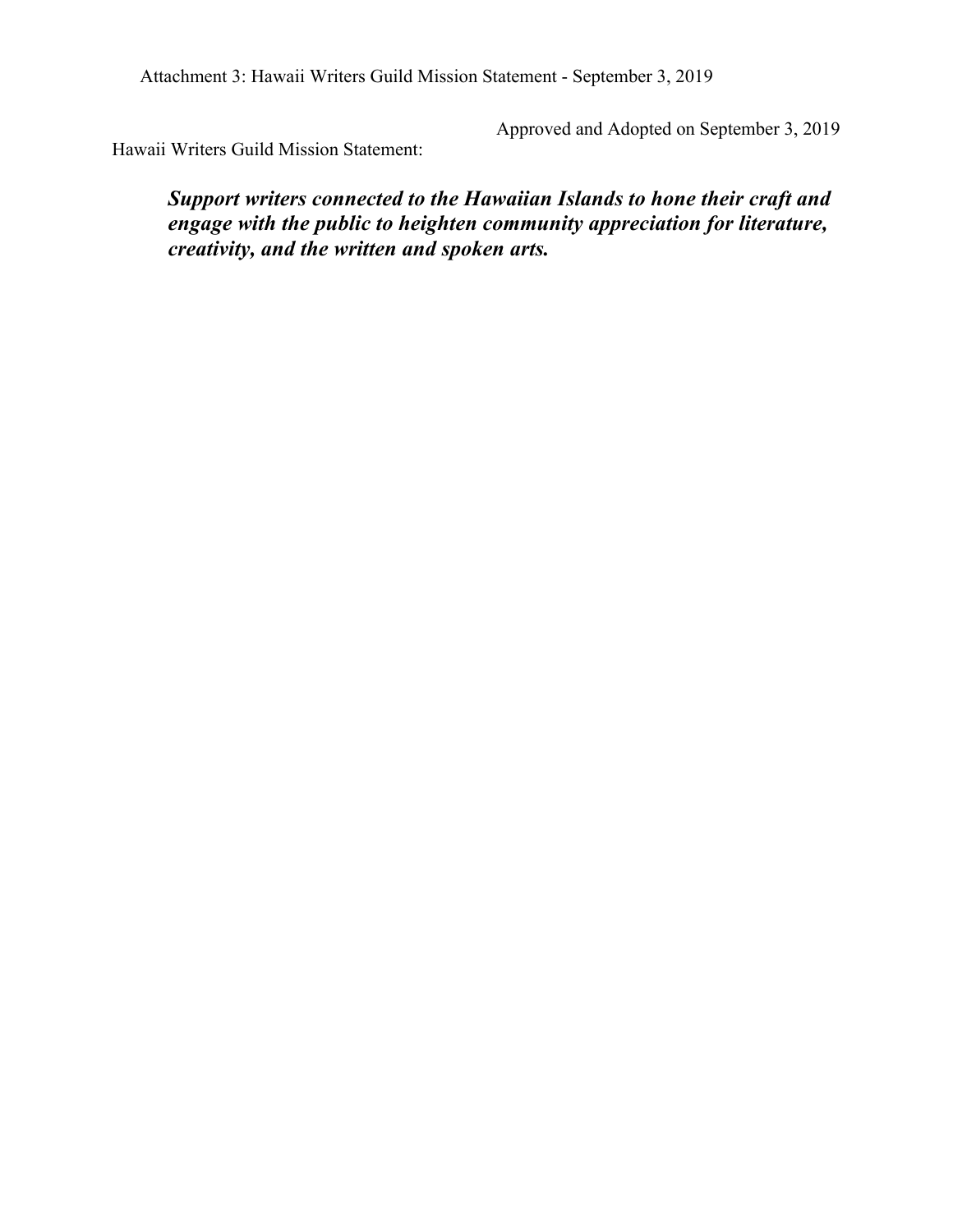#### **Adopted by the Board of Directors on September 3, 2019**

## **Hawaii Writers Guild Non-discrimination Policy**

Hawaii Writers Guild does not and shall not discriminate on the basis of race, color, religion (creed), gender, gender expression, age, national origin (ancestry), disability, marital status, sexual orientation, or military status, in any of its activities or operations. These activities include, but are not limited to, hiring and firing of staff, selection of volunteers and vendors, and provision of services. We are committed to providing an inclusive and welcoming environment for all of our members, volunteers, participants and vendors.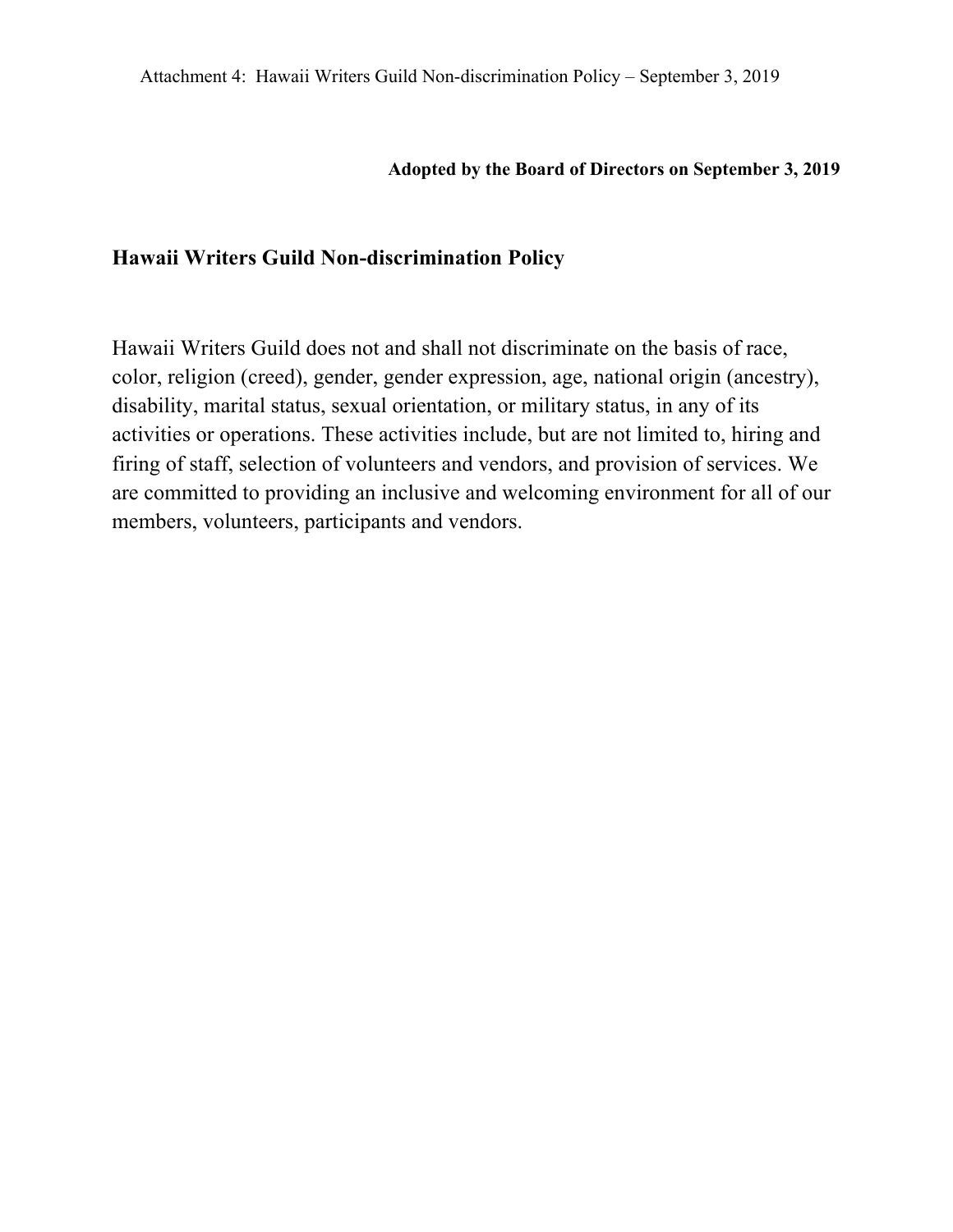#### **Approved and Adopted September 3, 2019**

## **Hawaii Writers Guild**

## **Conflict of Interest Policy** And **Annual Statement For Directors and Officers**

#### **Article I – Purpose**

1. **Duty of Loyalty** --The directors of a charity owe it a duty of loyalty. The duty of loyalty requires a director to act in the interest of the charity rather than in the personal interest of the director or some other person or organization. In particular, the duty of loyalty requires a director to avoid conflicts of interest that are detrimental to the charity.

2**.** The purpose of this Board conflict of interest policy is to protect Hawaii Writers Guild's interests when it is contemplating entering into a transaction or arrangement that might benefit the private interests of an officer or director of Hawaii Writers Guild or might result in a possible excess benefit transaction.

3. This policy is intended to supplement, but not replace, any applicable state and federal laws governing conflicts of interest applicable to nonprofit and charitable organizations.

4. This policy is also intended to identify "independent" directors.

#### **Article II – Definitions**

1. **Interested person** -- Any director, including any principal officer, who has a direct or indirect financial interest, as defined below, is an interested person.

2. **Financial interest** -- A person has a financial interest if the person has, directly or indirectly, through business, investment, or family:

a. An ownership or investment interest in any entity with which Hawaii Writers Guild has a transaction or arrangement;

b. A compensation arrangement with Hawaii Writers Guild or with any entity or individual with which Hawaii Writers Guild has a transaction or arrangement; or

c. A potential ownership or investment interest in, or compensation arrangement with, any entity or individual with which Hawaii Writers Guild is negotiating a transaction or arrangement.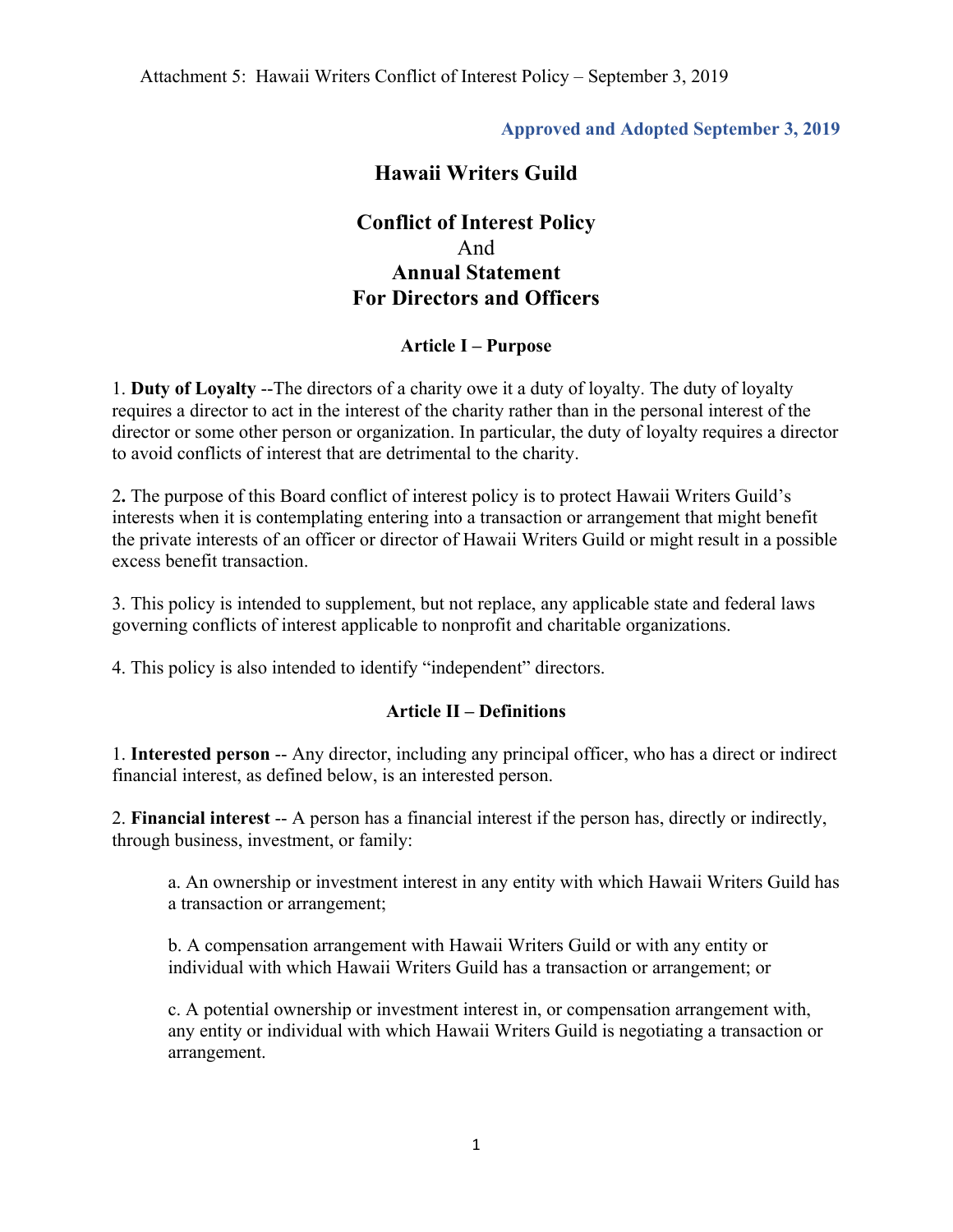Compensation includes direct and indirect remuneration as well as gifts or favors that are not insubstantial. A financial interest is not necessarily a conflict of interest. A person who has a financial interest may have a conflict of interest only if the Board or Executive Committee decides that a conflict of interest exists, in accordance with this policy.

3. **Independent Director** -- A director shall be considered "independent" for the purposes of this policy if he or she is "independent" as defined in the instructions for the IRS 990 form or, until the director --

a. is not, and has not been for a period of at least three years, an employee of Hawaii Writers Guild or any entity in which Hawaii Writers Guild has a financial interest;

b. does not directly or indirectly have a significant business relationship with Hawaii Writers Guild, which might affect independence in decision-making;

c. is not employed as an executive of another corporation where any of Hawaii Writers Guild's executive officers or employees serve on that corporation's compensation committee; and

d. does not have an immediate family member who is an executive officer or employee of Hawaii Writers Guild or who holds a position that has a significant financial relationship with Hawaii Writers Guild.

4. **Nonfinancial interest**—is a nonfinancial interest that might influence an officer's or director's participation or vote in an action of the officer's or director's duties:

- a. The person's relationship as an unpaid volunteer, officer or director of an organization that that may be affected, directly or indirectly, by action to be taken, or not taken, by Hawaii Writers Guild.
- b. The person's personal, political, religious, friendship, or personal relationships which may be affected by an action to be taken, or not taken, by Hawaii Writers Guild.

#### **Article III – Procedures**

1. **Duty to Disclose --** In connection with any actual or possible conflict of interest, an interested person must disclose the existence of any financial interest and be given the opportunity to disclose all material facts to the Board or Executive Committee.

2. **Disclosure of nonfinancial interests --** Directors, including officers, shall disclose nonfinancial interests generally in their annual statement, and specifically as individual interests arise. Nonfinancial interests are expected, and shall not be reviewed unless a Board member (including the affected member) requests that the interest be reviewed under the Conflict of Interest Policy.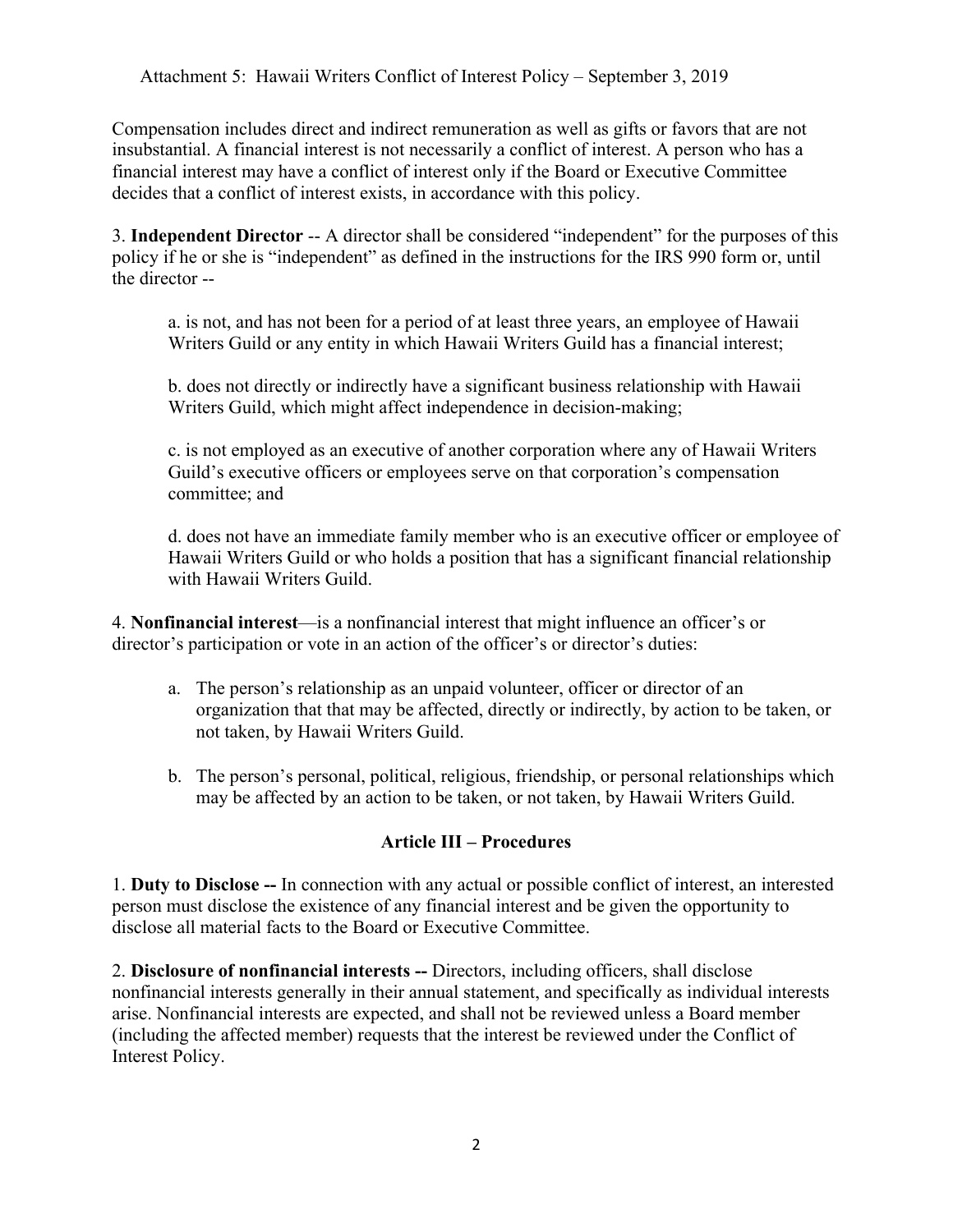3. **Recusal of Self –** Any director or officer may recuse himself or herself at any time from involvement in any decision or discussion in which the director or officer believes he or she has or may have a conflict of interest, without going through the process for determining whether a conflict of interest exists.

4. **Determining Whether a Conflict of Interest Exists --** After disclosure of the financial interest all material facts will be disclosed and reviewed, including discussion with the interested person. Upon request by a Board member the material facts of a nonfinancial interest will be reviewed, including discussion with the interested party. Then the potentially conflicted member shall leave the Board or Executive Committee meeting while the determination of a conflict of interest is discussed and voted upon. The remaining disinterested Board or Executive Committee members shall decide if a conflict of interest exists.

#### 5. **Procedures for Addressing the Conflict of Interest**

a. An interested person may make a presentation at the Board or Executive Committee meeting, but after the presentation, he/she shall leave the meeting during the discussion of, and the vote on, the transaction, arrangement, or other matter involving the possible conflict of interest.

b. The President of the Board or Chairperson of the Executive Committee shall, if appropriate, appoint a disinterested person or committee to investigate alternatives to the proposed transaction or arrangement.

c. After exercising due diligence, the Board or Executive Committee shall determine whether Hawaii Writers Guild can obtain with reasonable efforts a more advantageous transaction or arrangement from a person or entity that would not give rise to a financial conflict of interest.

d. If a more advantageous transaction or arrangement is not reasonably possible under circumstances not producing a financial conflict of interest, the Board or Executive Committee shall determine by a majority vote of the disinterested directors whether the transaction or arrangement is in Hawaii Writers Guild's best interest, for its own benefit, and whether it is fair and reasonable. In conformity with the above determination, it shall make its decision as to whether to enter into the transaction or arrangement.

#### **6. Violations of the Conflicts of Interest Policy**

a. If the Board or Executive Committee has reasonable cause to believe a member has failed to disclose actual or possible conflicts of interest, it shall inform the member of the basis for such belief and afford the member an opportunity to explain the alleged failure to disclose.

b. If, after hearing the member's response and after making further investigation as warranted by the circumstances, the Board or Executive Committee determines the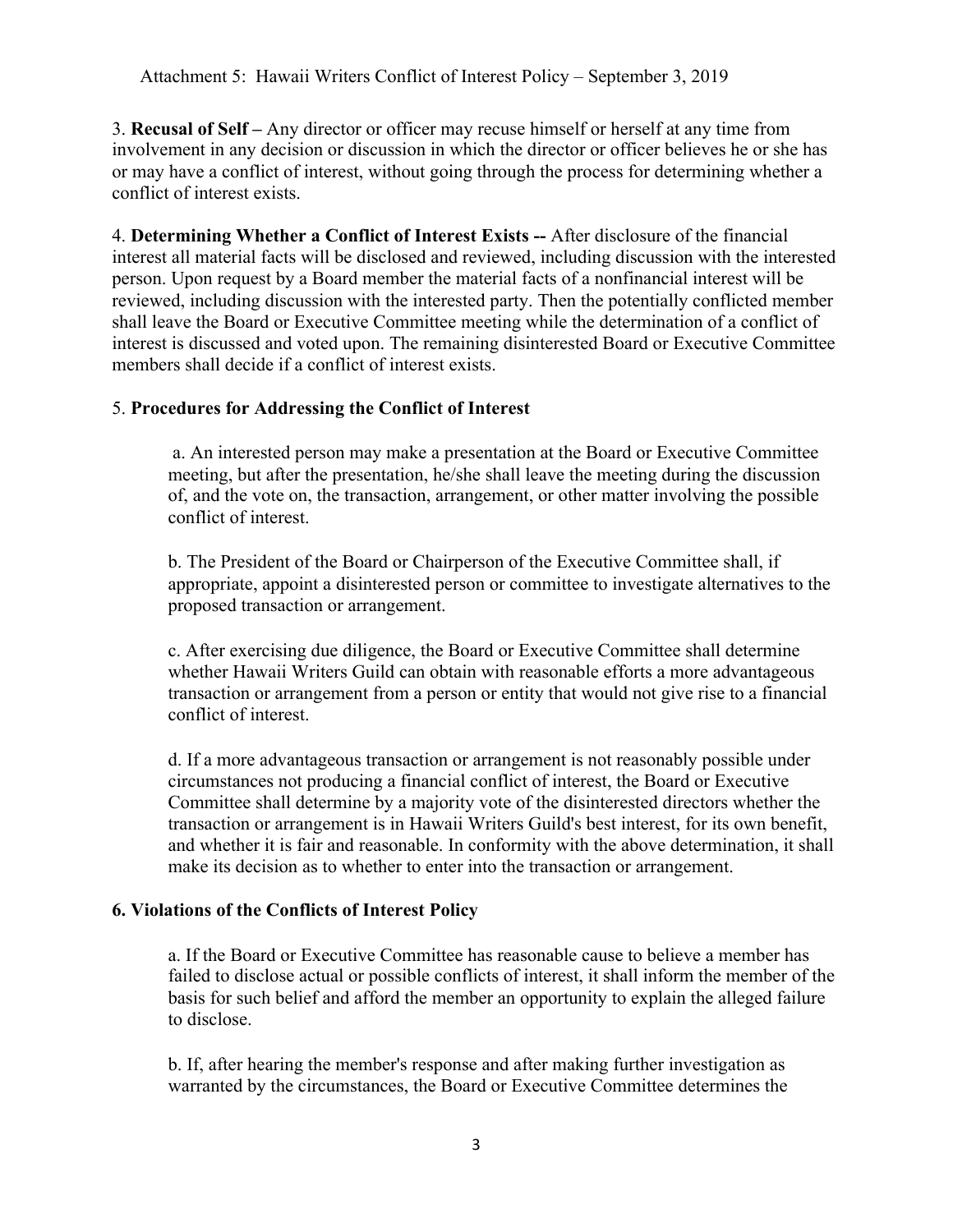member has failed to disclose an actual or possible conflict of interest, it shall take appropriate disciplinary and corrective action.

#### **Article IV – Records of Proceedings**

The minutes of the Board or Executive Committee shall contain:

a. The names of the persons who disclosed or otherwise were found to have a financial interest in connection with an actual or possible conflict of interest, the nature of the financial interest, any action taken to determine whether a conflict of interest was present, and the Board's or Executive Committee's decision as to whether a conflict of interest in fact existed.

b. The names of the persons who were present for discussions and votes relating to the transaction or arrangement, the content of the discussion, including any alternatives to the proposed transaction or arrangement, and a record of any votes taken in connection with the proceedings.

#### **Article V – Compensation**

1. A voting member of the Board who receives compensation, directly or indirectly, from Hawaii Writers Guild for services is precluded from voting on matters pertaining to that member's compensation.

2. A voting member of any committee whose jurisdiction includes compensation matters and who receives compensation, directly or indirectly, from Hawaii Writers Guild for services is precluded from voting on matters pertaining to that member's compensation.

3. No voting member of the Board or any committee whose jurisdiction includes compensation matters and who receives compensation, directly or indirectly, from Hawaii Writers Guild, either individually or collectively, is prohibited from providing information to any committee regarding compensation.

#### **Article VI – Annual Statements**

1. Each director and principal officer shall annually sign a statement which affirms such person:

a. Has received a copy of the conflict of interest policy;

b. Has read and understands the policy;

c. Has agreed to comply with the policy; and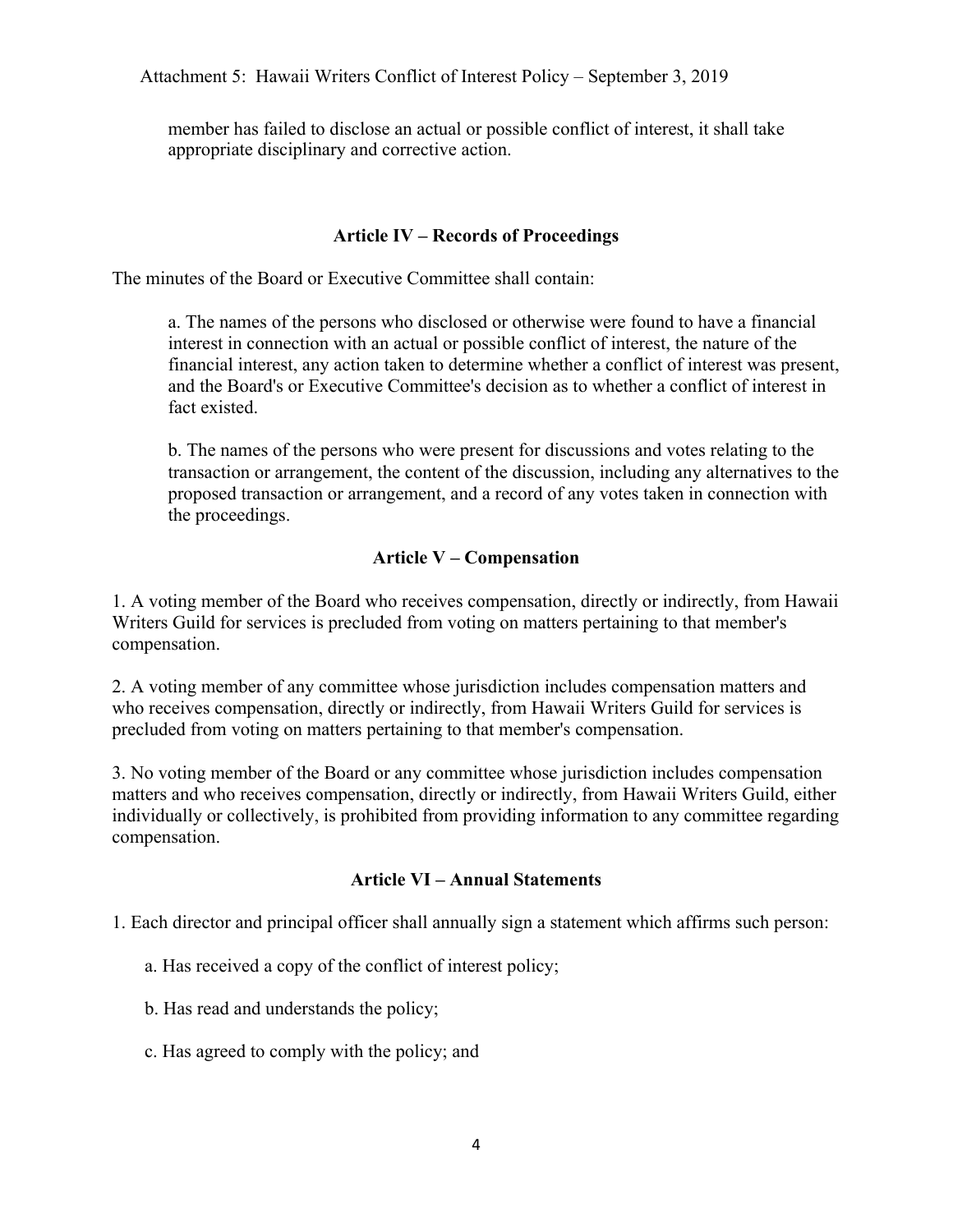d. Understands Hawaii Writers Guild is charitable and in order to maintain its federal tax exemption it must engage primarily in activities which accomplish one or more of its taxexempt purposes.

2. Each voting member of the Board shall annually sign a statement which declares whether such person is an independent director.

3. If at any time during the year, the information in the annual statement changes materially, the director shall disclose such changes and revise the annual disclosure form.

4. The Board or an Executive Committee appointed by the Board shall regularly and consistently monitor and enforce compliance with this policy by reviewing annual statements and taking such other actions as are necessary for effective oversight.

#### **Article VII – Periodic Reviews**

To ensure Hawaii Writers Guild operates in a manner consistent with charitable purposes and does not engage in activities that could jeopardize its tax-exempt status, periodic reviews shall be conducted. The periodic reviews shall, at a minimum, include the following subjects:

> a. Whether compensation arrangements and benefits are reasonable, based on competent survey information (if reasonably available), and the result of arm's length bargaining.

b. Whether partnerships, joint ventures, and arrangements with management organizations, if any, conform to Hawaii Writers Guild's written policies, are properly recorded, reflect reasonable investment or payments for goods and services, further charitable purposes and do not result in inurement or impermissible private benefit or in an excess benefit transaction.

#### **Article VIII – Use of Outside Experts**

When conducting the periodic reviews as provided for in Article VII, Hawaii Writers Guild may, but need not, use outside advisors. If outside experts are used, their use shall not relieve the Board of its responsibility for ensuring periodic reviews are conducted.

#### **Revision History by the Hawaii Writers Guild Board**

Initial Conflict of Interest policy adopted: